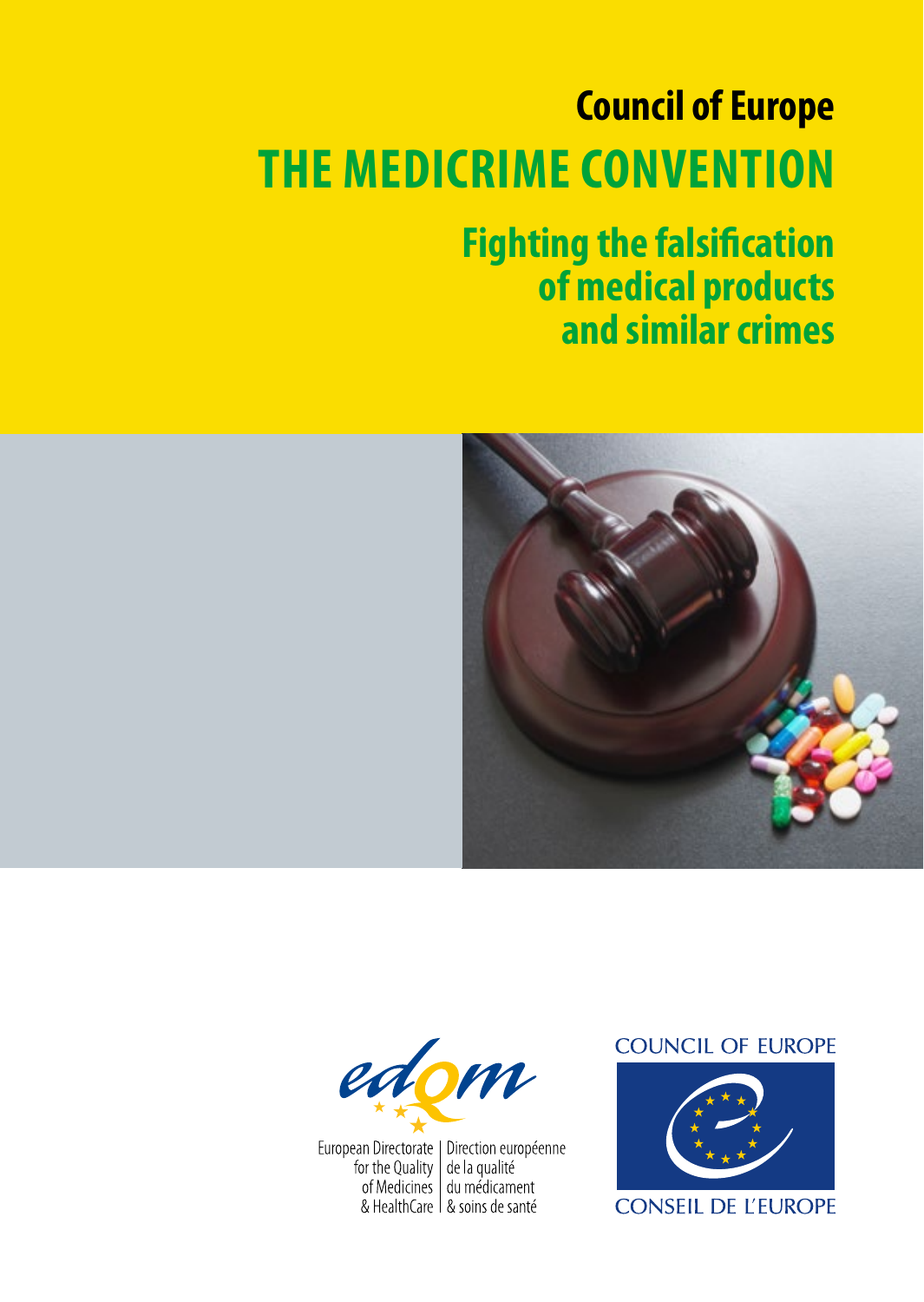

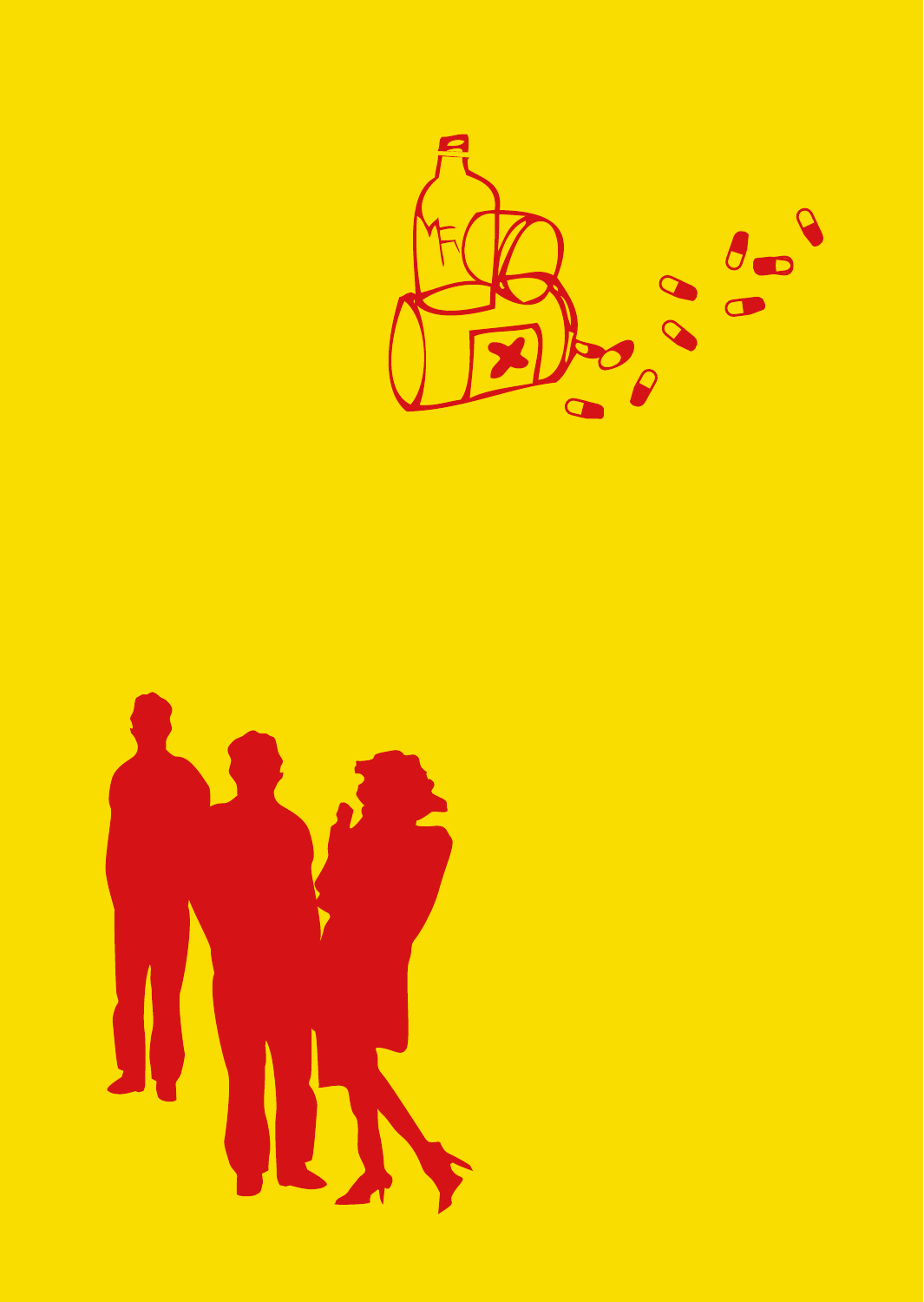### The MEDICRIME Convention in a few words

**THE** Crime linked to the manufacture, distribution and sale of falsified medicines and medical devices,\* often called "pharmaceutical crime", is a global scourge that has reached alarming proportions, all the more so as these products are increasingly distributed via the Internet. It poses a serious threat to public health that can only be addressed **through a dedicated international legal instrument**.

**THE Most existing legislation has little** deterrent effect. The criminals involved stand to make a substantial profit compared to the penalties they may face and, if indeed they are caught, they are often prosecuted for administrative offences or breaches of regulations, with only minor sanctions.

**THE COUNCIL OF EUROPE'S CONVENTION on the counterfeiting of medical products and similar crimes involving threats to public health\*\* (CETS No. 211, "the MEDICRIME Convention")** is a criminal-law treaty specifically created to:

#### Milestones:

2010 MEDICRIME Convention adopted by the Committee of Ministers of the Council of Europe

**2011 → MEDICRIME** Convention opened for signature by the 47 member states of the Council of Europe and the rest of the world

**2016** MEDICRIME Convention enters into force

**2018 → MEDICRIME** Convention ratified by 13 States parties – both members and non-members of the Council of Europe – and signed by 15 more

- $\blacktriangleright$  protect public health;
- $\blacktriangleright$  criminalise and punish all activities related to the falsification of medical products and similar crimes;
- $\blacktriangleright$  provide a common legal framework allowing international co-operation for the prosecution of these crimes and offences.

<sup>\*</sup> The term "medical device" covers any instrument, apparatus, implement or other article for diagnostic or therapeutic use, from sticking plasters to pacemakers.

<sup>\*\*</sup> According to the Convention, the term "counterfeit" shall mean a false representation as regards identity and/or source. This definition is consistent with the meaning of "falsification", and hence the latter will be used through this whole document for ease of reading.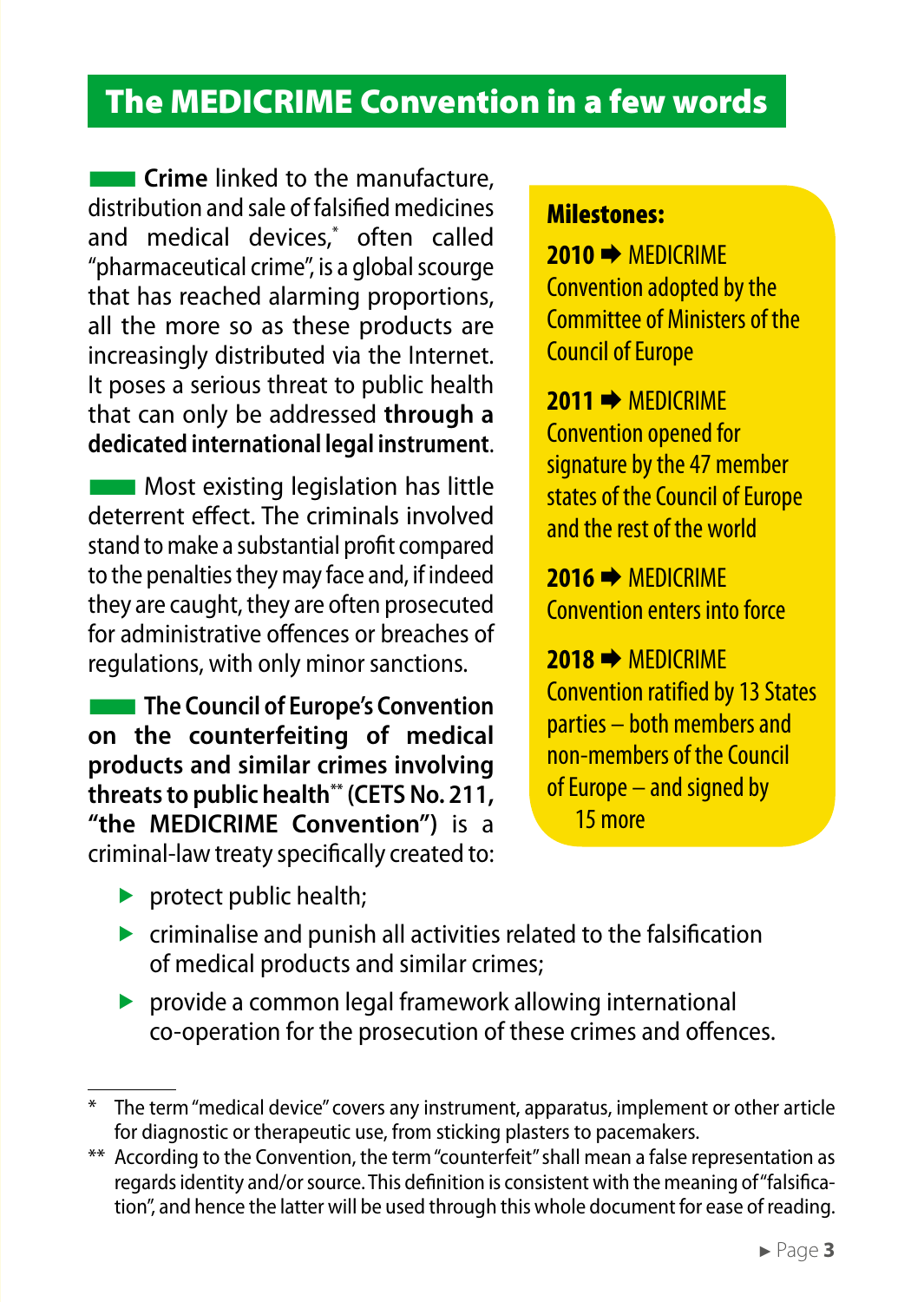### Some explanations…

### **What are "falsified medical products"?**

**THESE** These are products that pass themselves off as the authentic, authorised medical product, that is, products whose labels or packaging are deliberately misleading as to their contents, identity and/or source.

#### **What are "similar crimes"?**

**THE This refers to manufacturing.** storing, trafficking and offering for sale medical products that have not been through obligatory, official authorisation procedures. These crimes are just as dangerous as falsification of medical products and pose just as great a threat to public health. For instance, performanceenhancing drugs that do not have licensed indications can be found on the market as a result of these "similar crimes".



In Europe and elsewhere, the pharmaceutical and medical device industries are closely regulated. The medicinal products manufactured and all starting materials, active ingredients, synthesis intermediates, accessories and packaging articles used must meet high quality standards of the type established by the European Pharmacopoeia. All legitimate manufacturers apply these quality standards and are regularly inspected or audited to ensure compliance, and all medicines and medical devices undergo a stringent battery of tests during their development and manufacture to prove that they are both safe and effective. It is on the basis of the results obtained that the medical products can be launched on the market through regional and national regulatory procedures.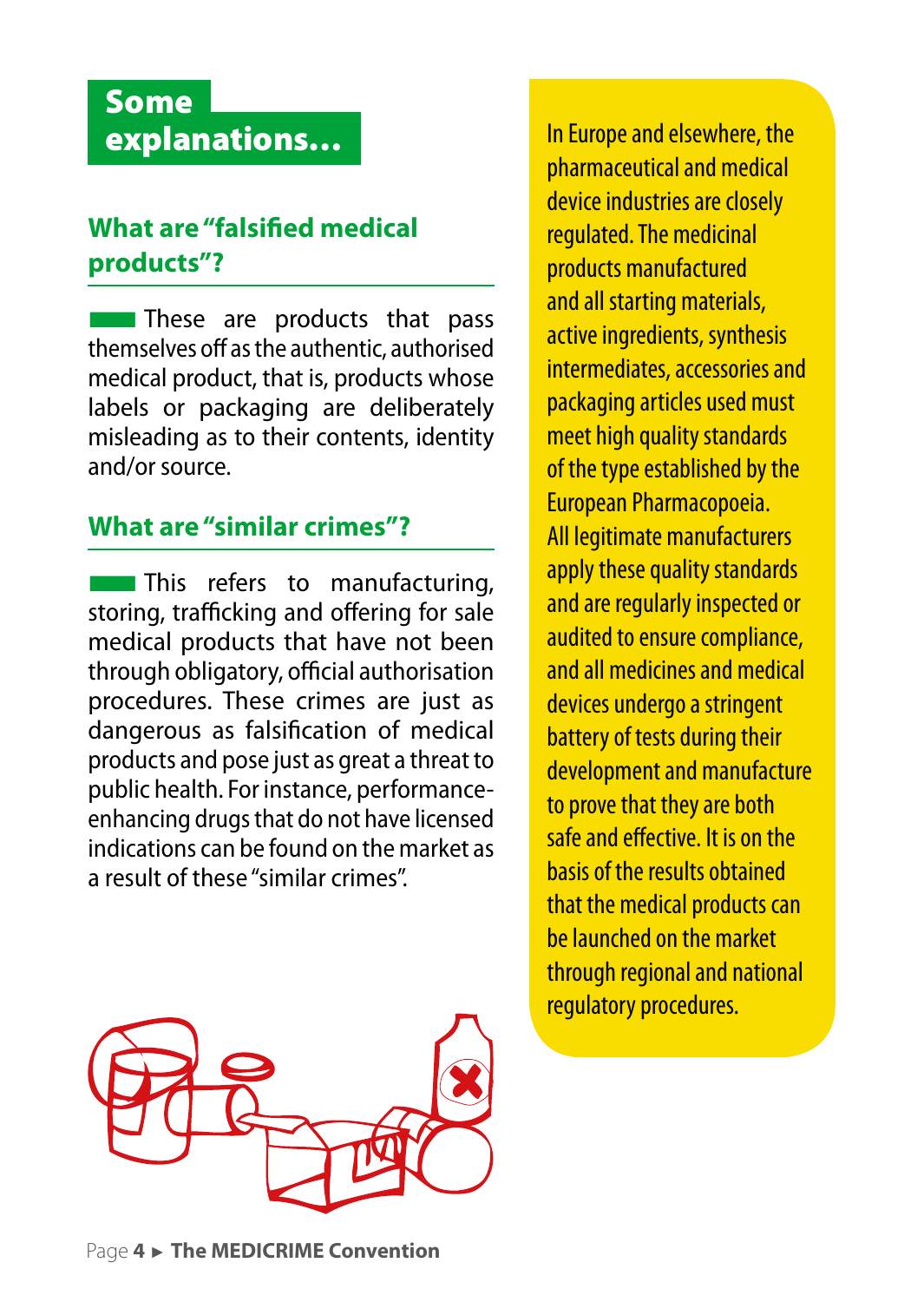# Falsified medical products – silent killers

■Both trafficking in falsified medical products and their use can have fatal consequences for public health in general and patients in particular.

- $\blacktriangleright$  The active ingredients, materials, substances, excipients or packaging materials used in their manufacture can be inappropriate and harmful.
- $\blacktriangleright$  Even if falsified medicinal products contain the same ingredients as the original product, uniform distribution of those ingredients is never guaranteed. Hence, over- or under-dosing of active ingredients is possible.
- $\blacktriangleright$  Falsified medical products that do not contain the active ingredient or the part/component as declared or stated on the label are at best useless, and at worst directly damaging to the health of the patients using them.
- $\blacktriangleright$  The quality of falsified or stolen medical products which are stored under inappropriate conditions may deteriorate. For example, poor storage conditions may lead to the growth of harmful microorganisms in injectable medicines.
- $\blacktriangleright$  The availability of falsified medical products on the black market and sometimes even via the legal manufacturing and distribution chains can also undermine people's trust in the public health system and in authentic medical products.

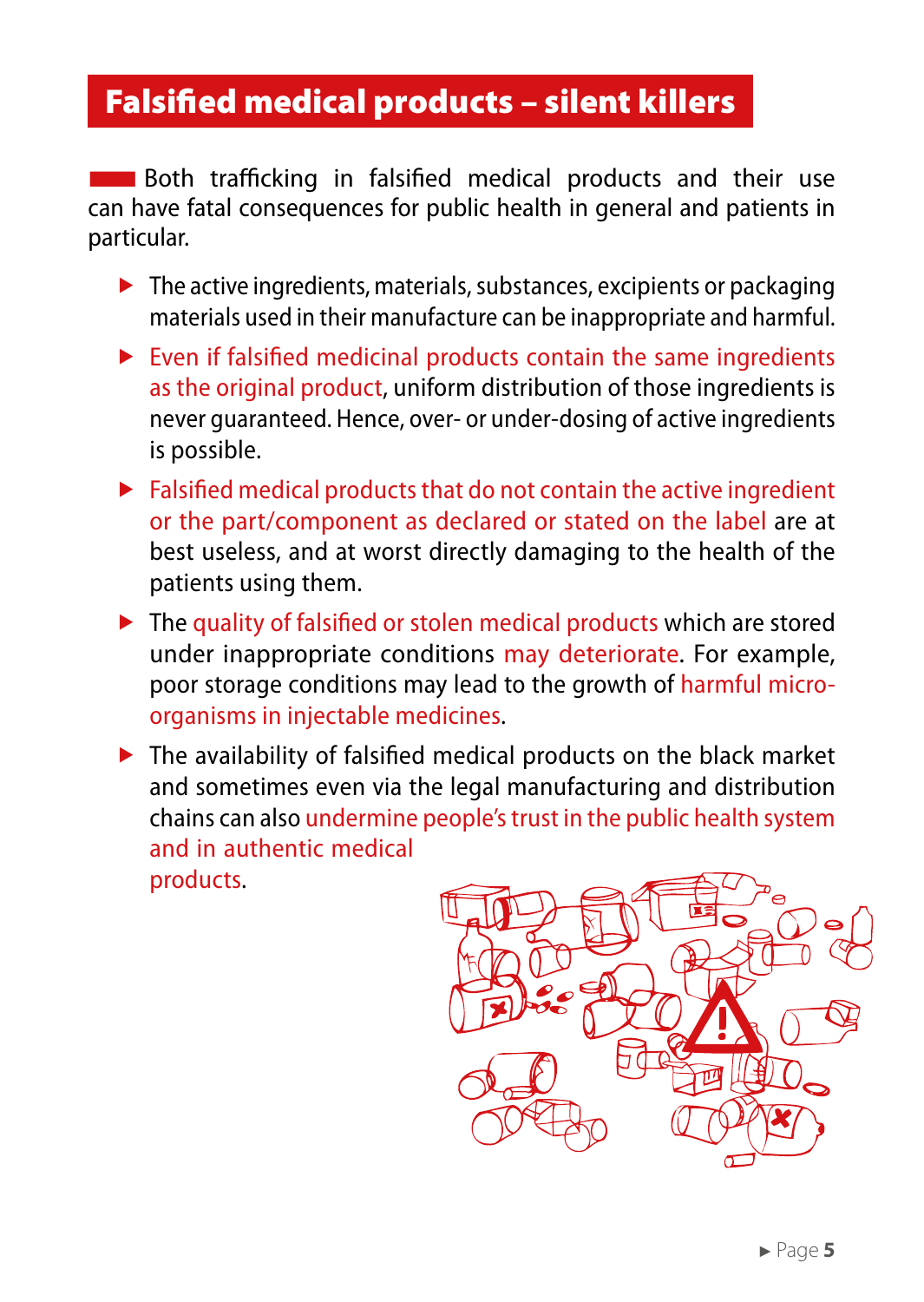# Real cases of falsification covered by the MEDICRIME Convention

### **Case 1: falsification of a medicine**

 $\blacktriangleright$  In 2014, vials of an anti-cancer monoclonal antibody (a very expensive, high-tech medicine) were stolen from a number of Italian hospitals. The vials, some of which had been tampered with, were then reintroduced into the official distribution chain via a parallel import circuit. This fake circuit was set up by a European-wide trafficking ring.

#### **Cas 2: falsified medical devices**

 $\blacktriangleright$  In 2010, it was established that a French manufacturer had deliberately produced substandard breast implants and sold them on the international market. Quality auditors, the regulatory authorities, doctors and patients were misled by fraudulent information provided in certificates of analysis and manufacturing dossiers for the implants which were authorised and widely used before their true nature was discovered and they were withdrawn from the market.

#### **Case 3: sale of an illegal medicine, a "similar crime"**

 $\triangleright$  Online pharmacies run by fraudulent operators continue to sell pseudoslimming drugs containing the amphetamine-like appetite suppressant sibutramine which has been banned worldwide since 2010.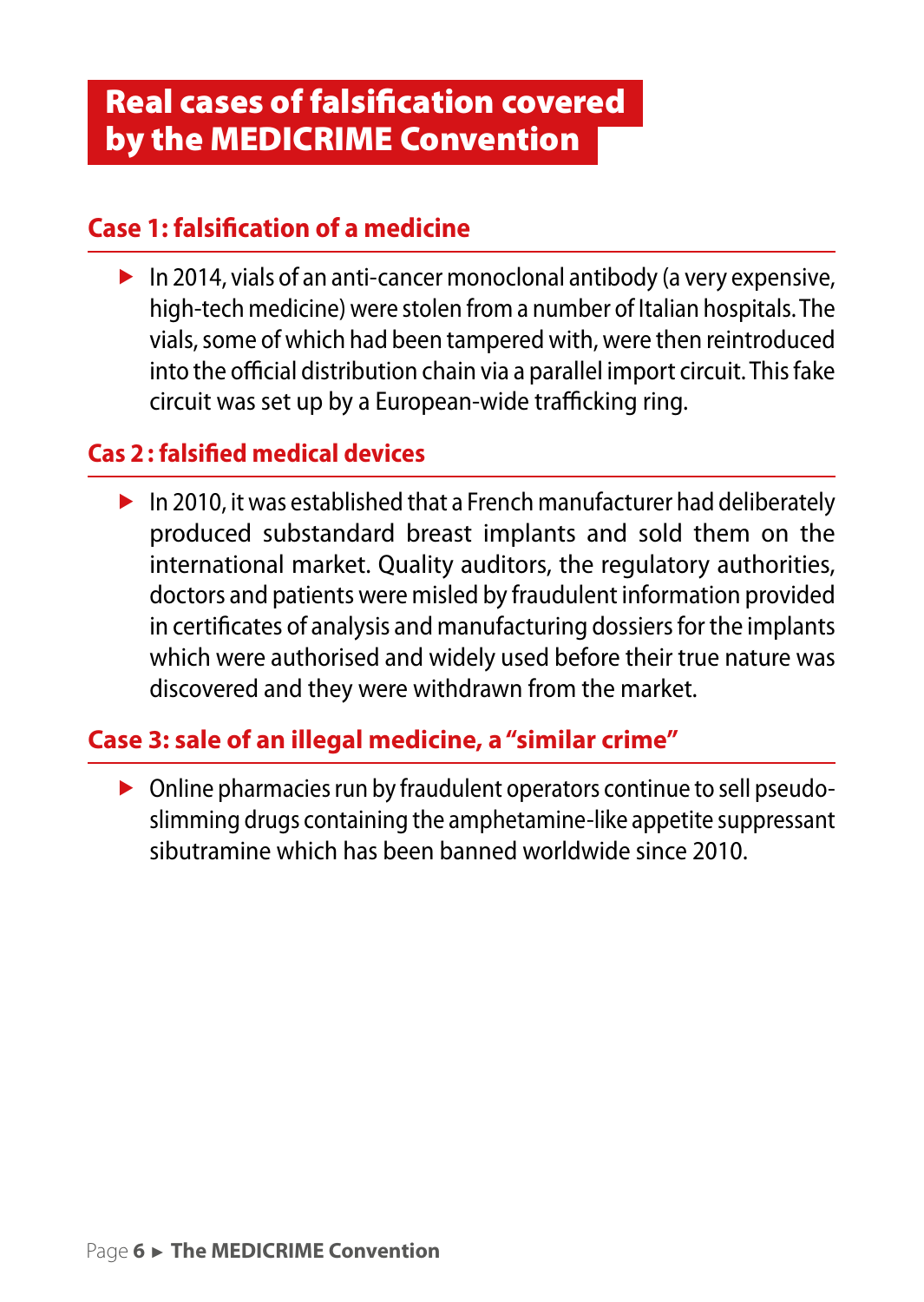**EXECUTE:** The **MEDICRIME** Convention **makes it possible to investigate these different crimes and bring the individuals and groups that perpetrate them to justice**. By fostering co-ordination of an international network involving all the stakeholders (health authorities, the judiciary and law enforcement agencies (police and customs), or medicines control laboratories), the Convention also allows rapid and efficient sharing of information to prevent and combat effectively these crimes.



When the authorities conduct an investigation into a suspected falsified medical product, it is not unusual for 10 (and sometimes even more) states to co-operate as foreseen in the Convention, ranging from the country in which the falsified medical product was manufactured and the source of the traffic, to those involved in its storage, shipment and distribution and those hosting the online sales websites or illicit financial transactions.

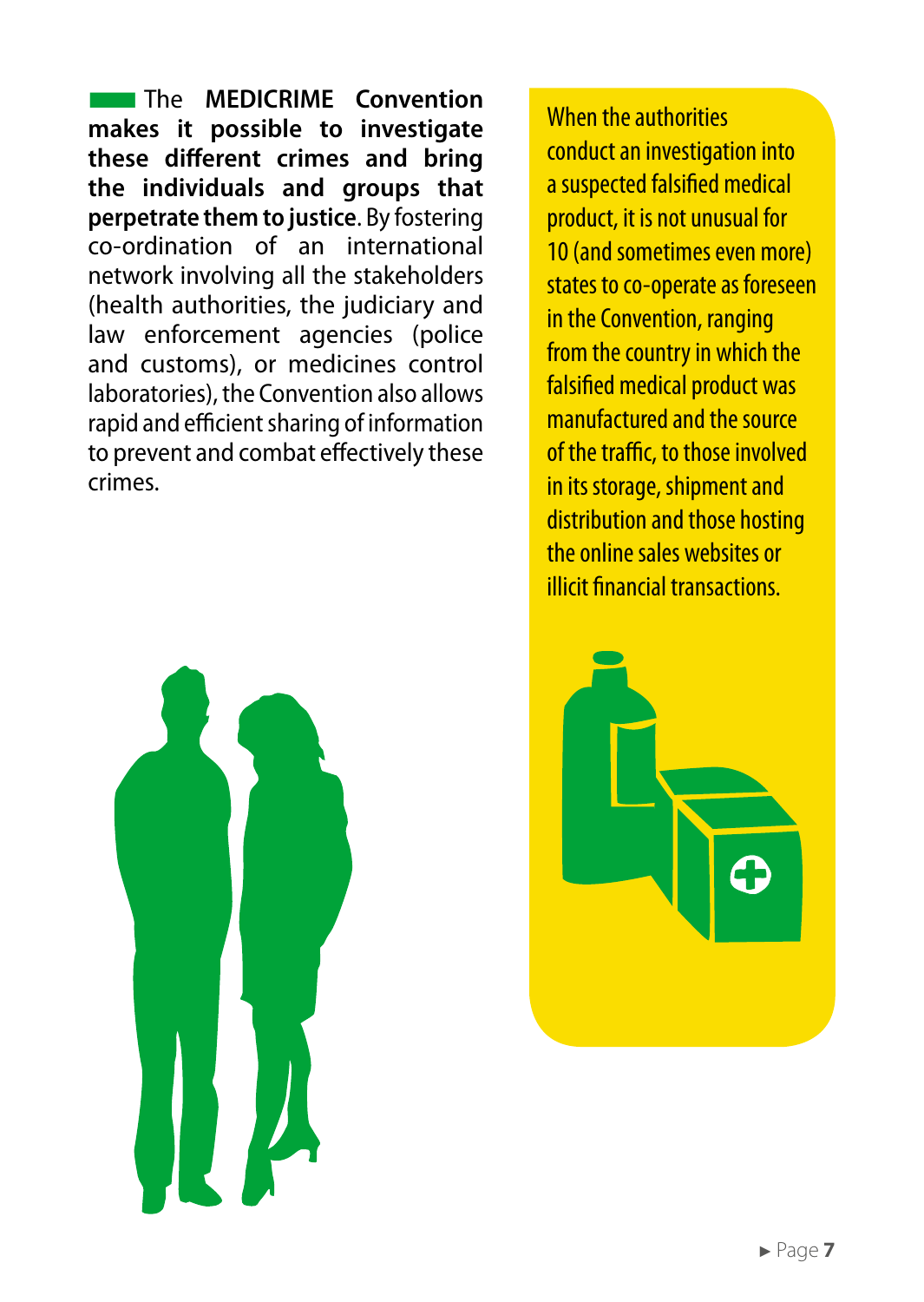# The MEDICRIME Convention explained

### **Common definitions and legal framework**

**THE MEDICRIME Convention provides a set of common and legallybinding definitions** for the falsification of medical products and similar crimes, to be accommodated into the national legislation of signatory parties. The definitions stress the threat to public health posed by these criminal activities and provide a common legal framework for their prosecution.

**The Convention covers legitimate medical products, from both generic** and innovator medicines to starting materials, active ingredients, excipients and indeed extends to any other materials or accessories used in the manufacture and packaging of medical products and devices, all of which are considered to be equally at risk of falsification and similar crimes.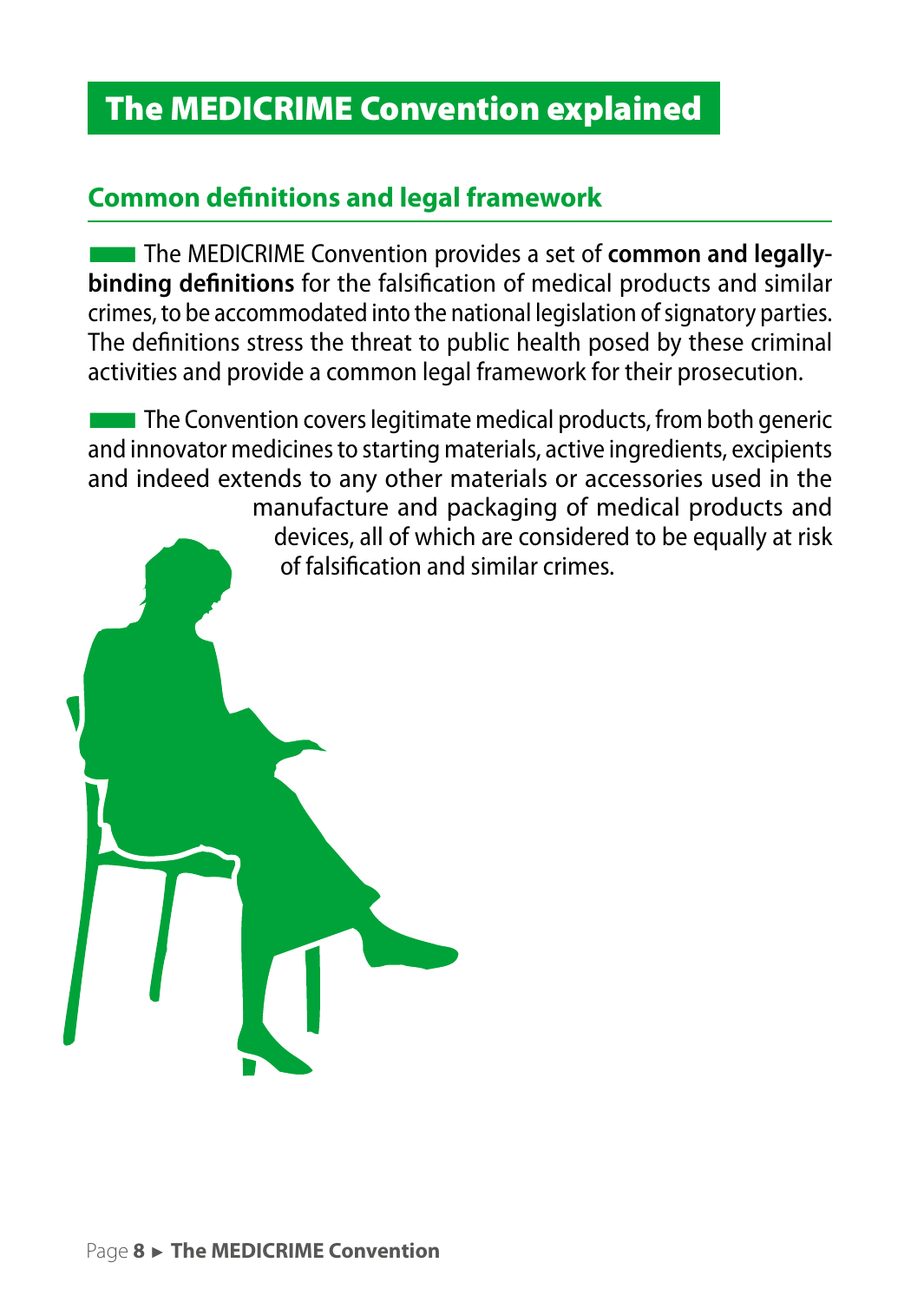### The MEDICRIME Convention establishes the following as criminal offences

- $\blacktriangleright$  the intentional manufacturing of falsified medical products, active substances, excipients, parts, materials and accessories, and their adulteration (Article 5);
- $\blacktriangleright$  supplying, or offering to supply, including trafficking, counterfeit medical products, active substances, excipients, parts, materials and accessories (Article 6). The term "supplying" is understood to cover the acts of brokering, procuring, selling, donating or offering these products for free, as well as promoting (including through advertising) them;
- $\blacktriangleright$  falsification of documents (Article 7), with the aim of misleading the reader by claiming that the medical product, active substance, excipient, part, material or accessory for which the information is provided is not false;
- $\triangleright$  similar crimes (Article 8): the manufacture or supply of medicinal products without authorisation or sale of medical devices that do not comply with conformity requirements, where they exist;
- $\blacktriangleright$  aiding or abetting falsification and attempt (Article 9).

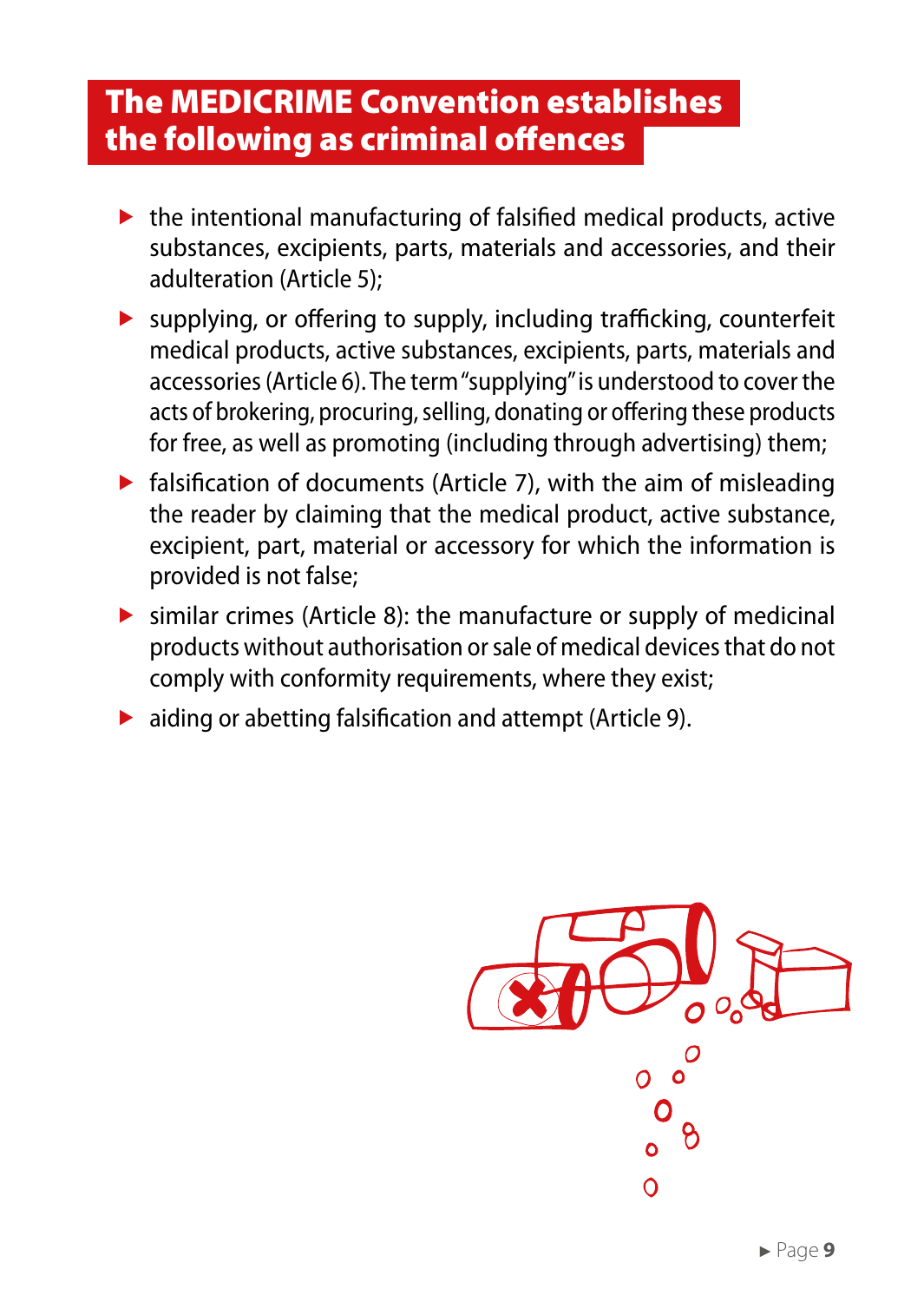## The MEDICRIME Convention in practice

### **Objectives**

**With the ultimate aim of public health protection, the MEDICRIME** Convention:

- **F** reinforces co-operation between health authorities, law enforcement **agencies, customs services and the judiciary on the national and international scale**. In practice, this should result inter alia in effective communication between the competent authorities within one country, and as set out in the Convention, the creation of a "national contact point" to facilitate co-operation and information exchange between countries;
- **EXECUTE ENGINEER** encourages communication and the exchange of information and **data** (by overcoming existing legal obstacles) not only between the health authorities and official bodies at both national and international level, but also between the public and private sectors;

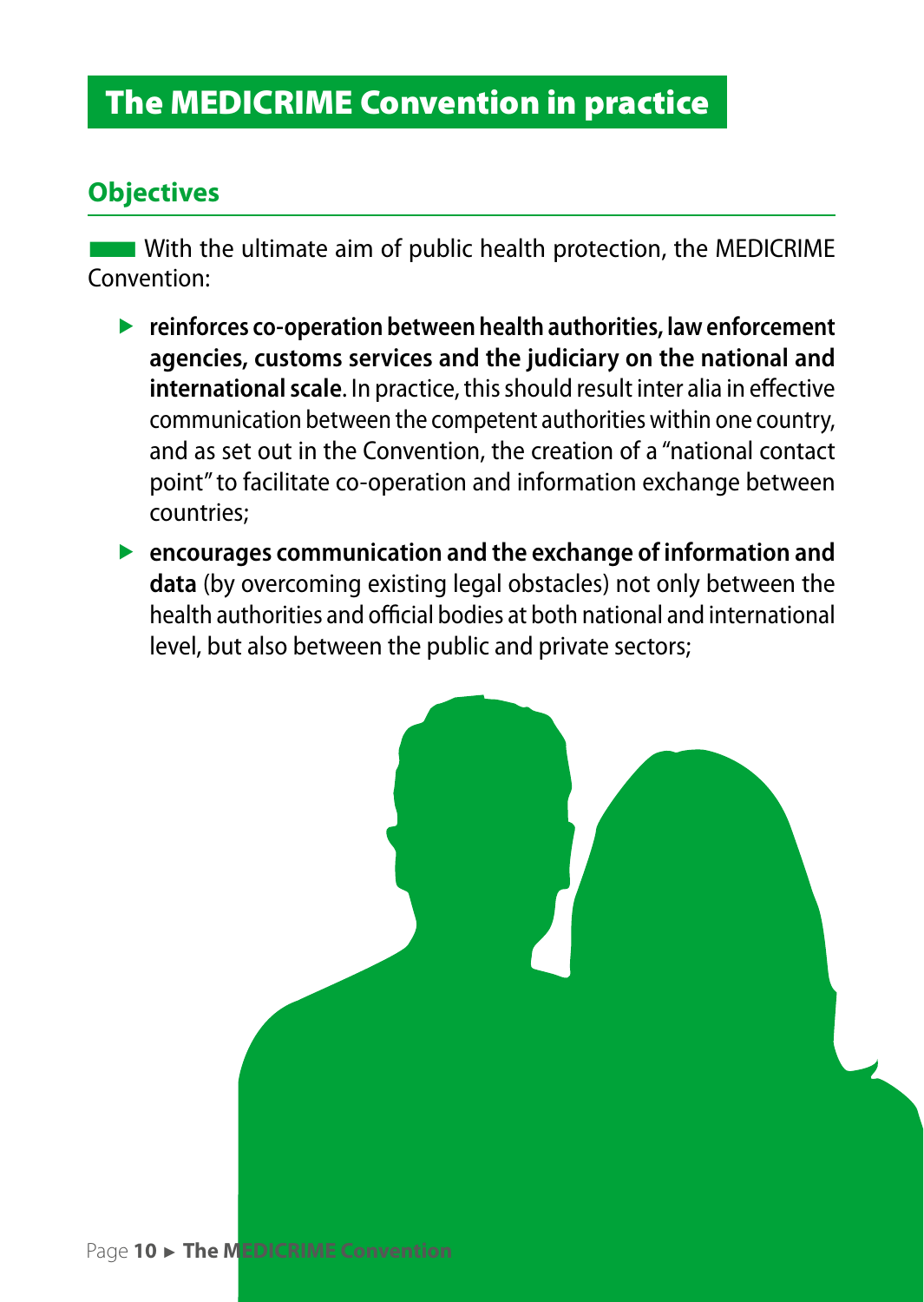- **F** establishes all activities related to the falsification of medical **products as criminal offences**. Any individuals or companies manufacturing and distributing falsified products are now considered to be criminals looking to make a fast profit with complete disregard for the health and lives of patients and are to be brought to justice;
- **•** officially protects the rights of the victims, and defines as victims individuals who have suffered physical or psychological damage through the use of a falsified medical product.

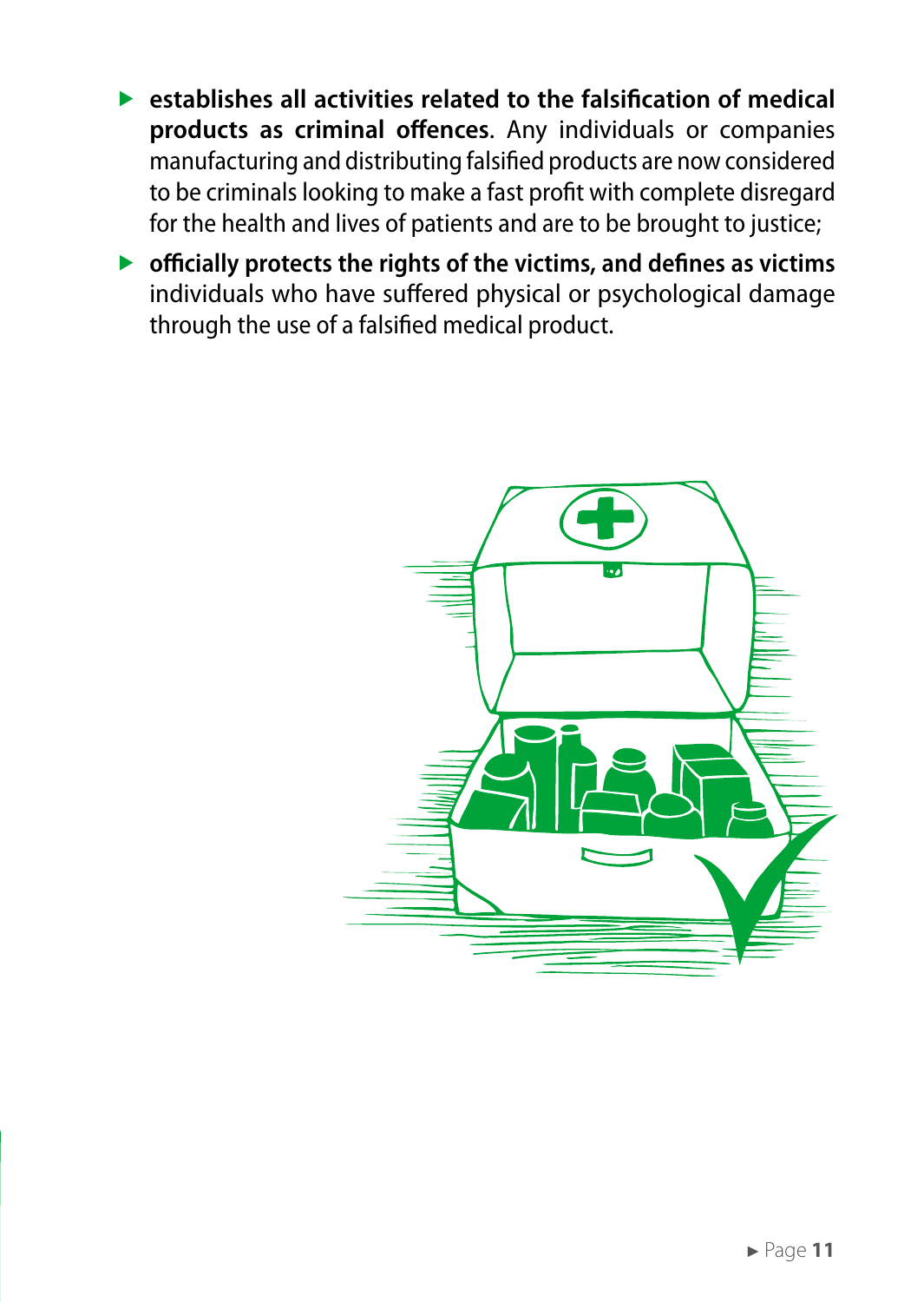### What does the European Directorate for the Quality of Medicines & HealthCare (EDQM) do to combat falsification of medical products and similar crimes?

■The EDQM has developed a global strategy against falsification of medical products and similar crimes that works through risk management and prevention initiatives and encourages member states and other stakeholders to work closely together, in Europe and beyond.

#### **Priorities**

- promoting the **MEDICRIME Convention** to encourage countries to make best use of the global framework it provides for harmonising national criminal law and legal instruments for the prosecution of pharmaceutical crimes on a global scale;
- $\triangleright$  transferring know-how and proven practices between national health and law enforcement agencies (police and customs) **through tailored training programmes** (since 2007); the aim is to foster efficient co-operation and networking amongst these public services;
- co-ordinating existing resources and expertise in European member states for the physicochemical and biological analysis of falsified medical products, via the **network of Official Medicines Control Laboratories (OMCLs)**.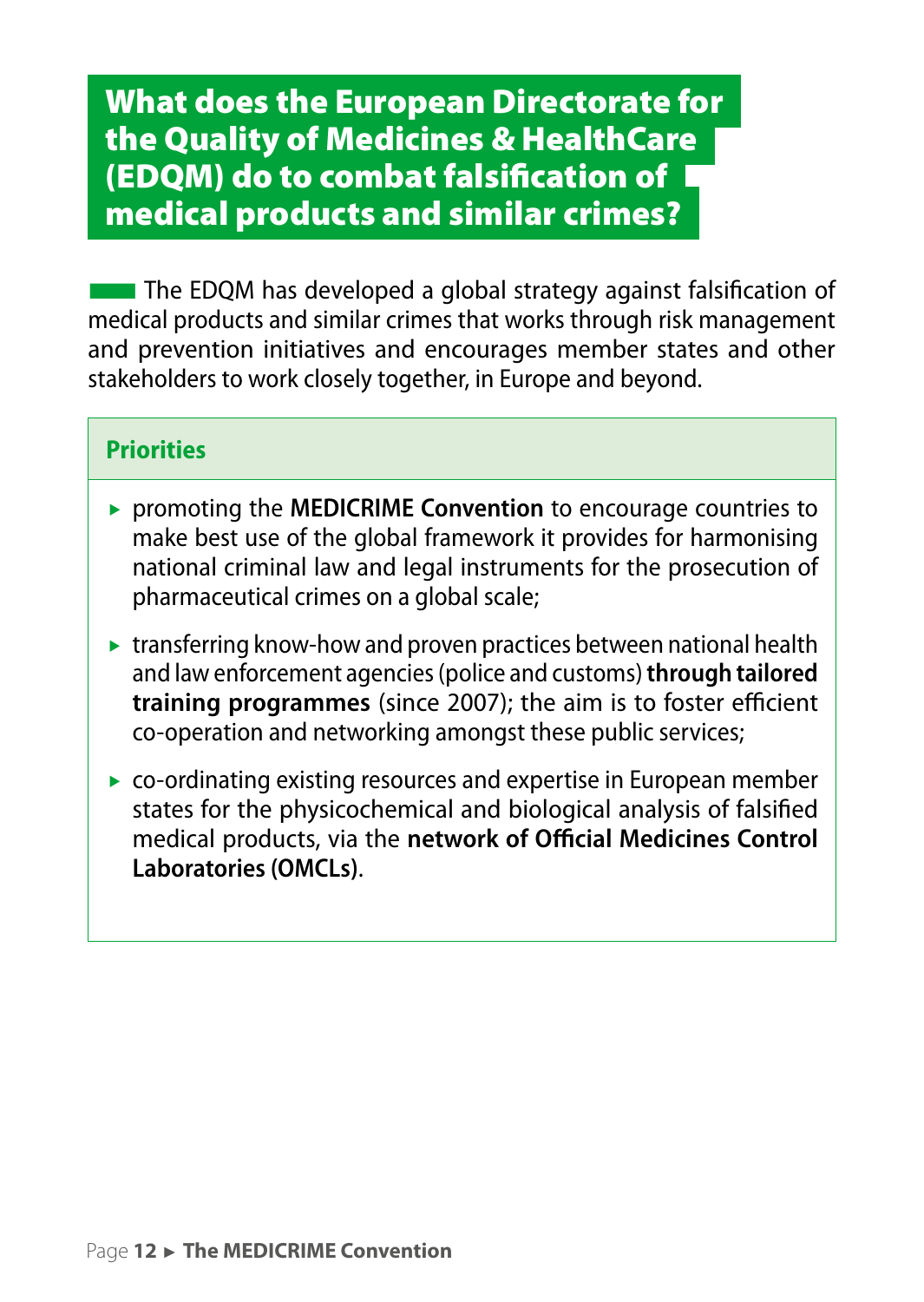#### **Ongoing projects**

- the **single points of contact (SPOC) network**: SPOCs within the different competent authorities form a network in each member state; at international level, these SPOCs are represented by a "national SPOC" to encourage co-operation amongst member states;
- the "**Know-X**" database, created by the EDQM, which collates details (from health authorities, the police and testing laboratories) on falsified medicine cases and is intended for governments as an aid to decision making for risk prevention and management;
- support for inspection authorities in their conformity assessment of **mass serialisation systems for medicines**, to prevent falsified medical products from entering the legal supply chain. For example, from 2019 onwards, in the European Union (EU), each authentic medicine pack will bear a unique medicine identifier guaranteeing its integrity from one end of the supply chain to the other. Secure databases will allow distributers, wholesalers and pharmacists to verify the authenticity of a medicine.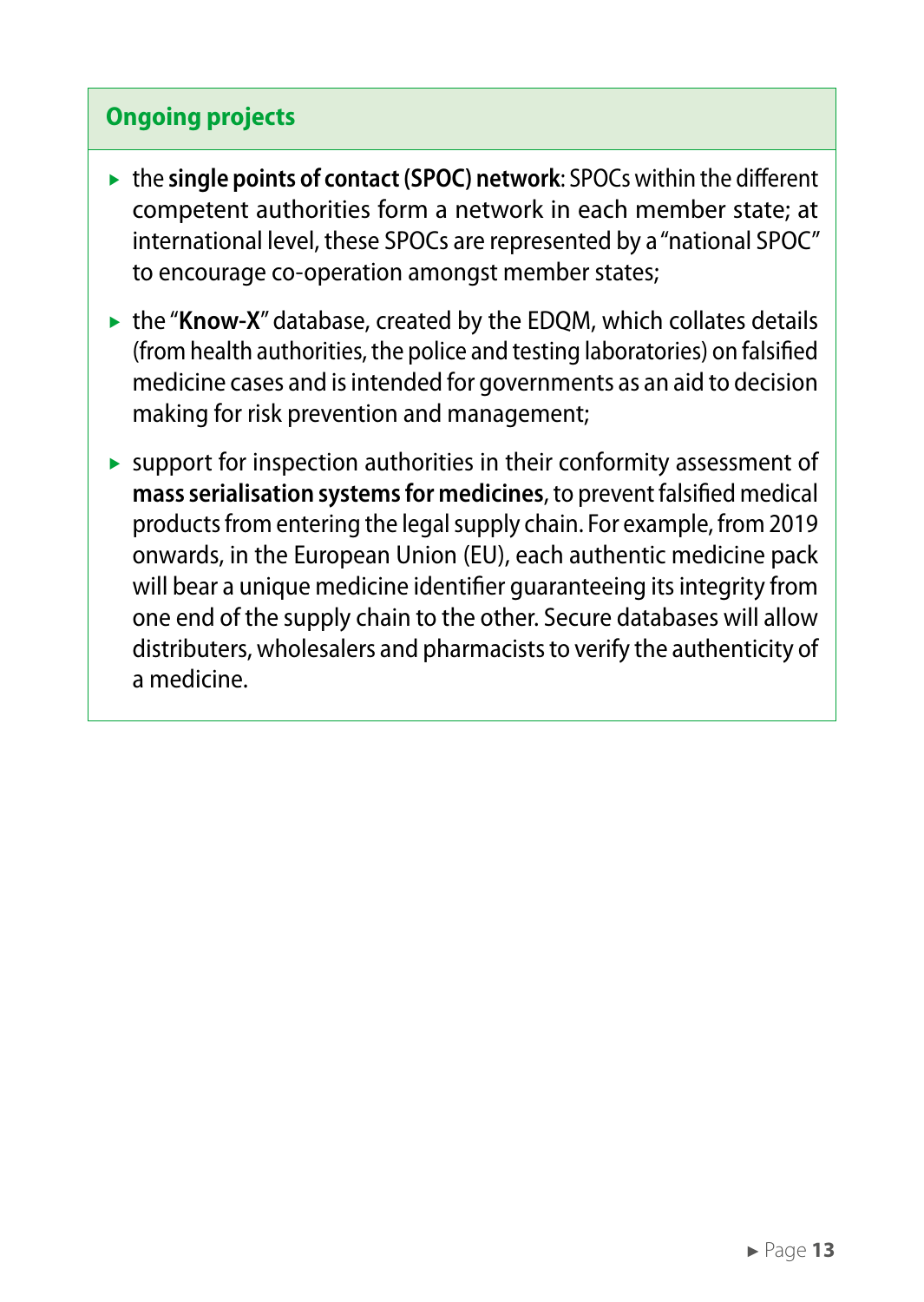# A little bit more about the EDQM…

### **The EDQM and the Council of Europe**

**THE THE EDQM contributes to the basic human right of access to good** quality medicines and health care, and promotes and protects human and animal health by:

- $\blacktriangleright$  establishing and providing official standards for the manufacture and quality control of medicines in all the signatory states of the Convention on the Elaboration of a European Pharmacopoeia (ETS No. 50) and beyond;
- $\blacktriangleright$  granting certificates of suitability which verify that the quality of pharmaceutical substances can be adequately controlled by the respective European Pharmacopoeia standards and carrying out riskbased inspections of manufacturers of these substances;
- $\triangleright$  co-ordinating a network of Official Medicines Control Laboratories (OMCLs) to collaborate and pool expertise and to make the best use of limited resources with the aim of achieving effective public quality control of medicines in Europe and beyond;
- $\blacktriangleright$  proposing ethical, safety and quality standards for blood transfusions (collection, preparation, storage, distribution and appropriate use of blood components) and organ, tissue and cell transplantation;
- $\blacktriangleright$  working with national, European and international organisations in efforts to combat counterfeiting/falsification of medical products and similar crimes;
- $\blacktriangleright$  providing policies and model approaches for the safe use of medicines, including guidelines on pharmaceutical care;
- $\blacktriangleright$  establishing standards for cosmetics and food contact materials and co-ordinating the public control of cosmetics.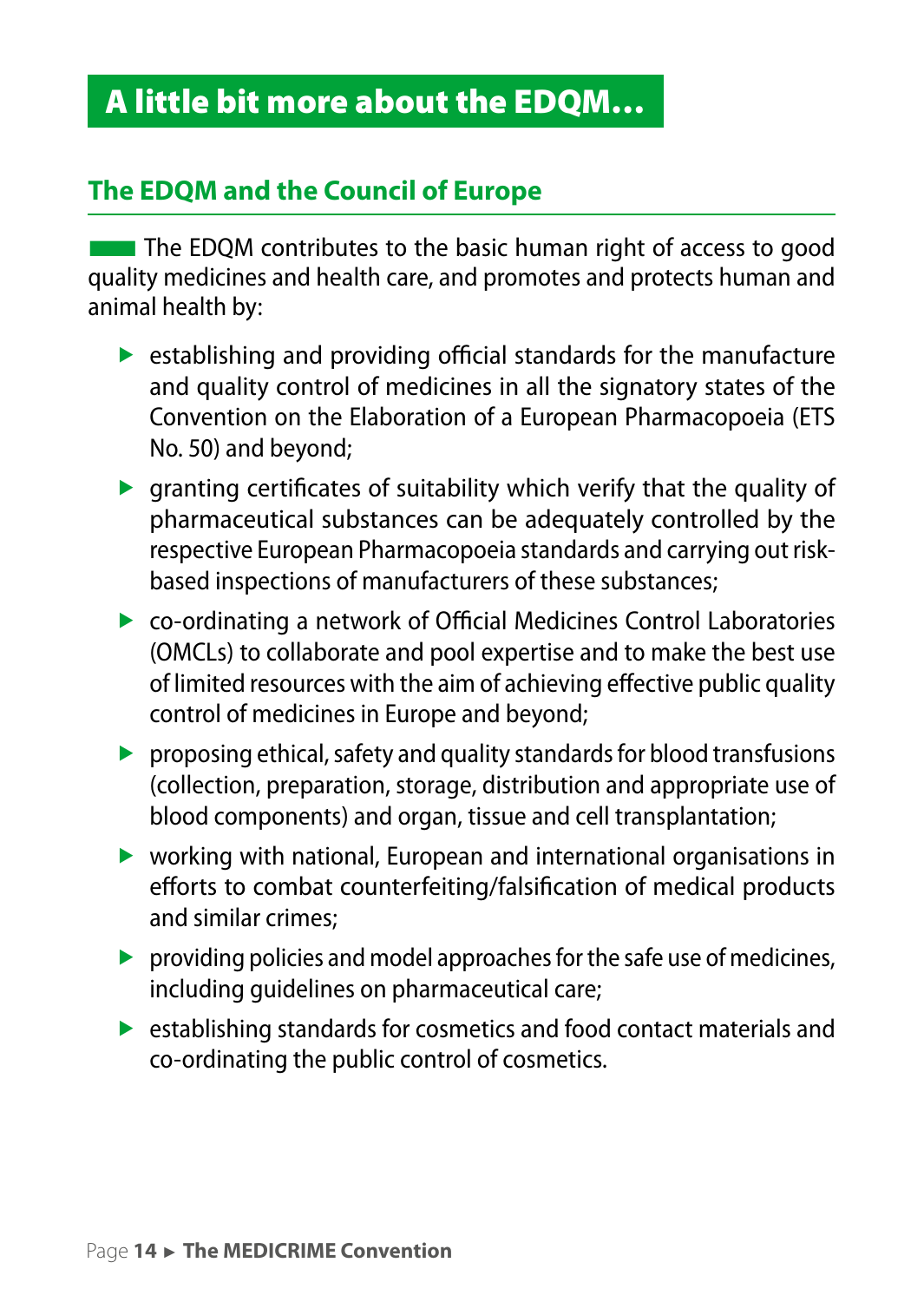# What is the Council of Europe's role in the criminal-law field?

**The Council of Europe has played an active role in crime prevention** since 1958 and, more recently, has helped its member states apply the MEDICRIME Convention in the field of criminal law.

**EXECUTE: Its European Committee on Crime Problems (CDPC), which has** representation from all Council of Europe member states, identifies priorities for intergovernmental legal cooperation, makes proposals to the Committee of Ministers on activities in the fields of criminal law and procedure, criminology and penology and implements these activities. The CDPC establishes conventions, agreements, recommendations and reports. It also organises criminological conferences and other meetings, including Conferences of Directors of Prison and Probation Services.

**The CDPC has been instructed to follow the implementation and** promotion of certain Council of Europe Conventions in the criminal law field including the MEDICRIME Convention. On this particular topic, the Criminal Law Division is committed to the implementation of multiple activities aimed at promoting the MEDICRIME Convention, such as:

- $\blacktriangleright$  regular training courses on the MEDICRIME Convention for legal professionals (judges and prosecutors);
- $\blacktriangleright$  the drafting of legal opinions on the compliance of certain national criminal codes to the MEDICRIME Convention;
- $\blacktriangleright$  the implementation of different activities addressed to promote the Convention;
- $\blacktriangleright$  the representation of the Council of Europe in different international meetings and fora.